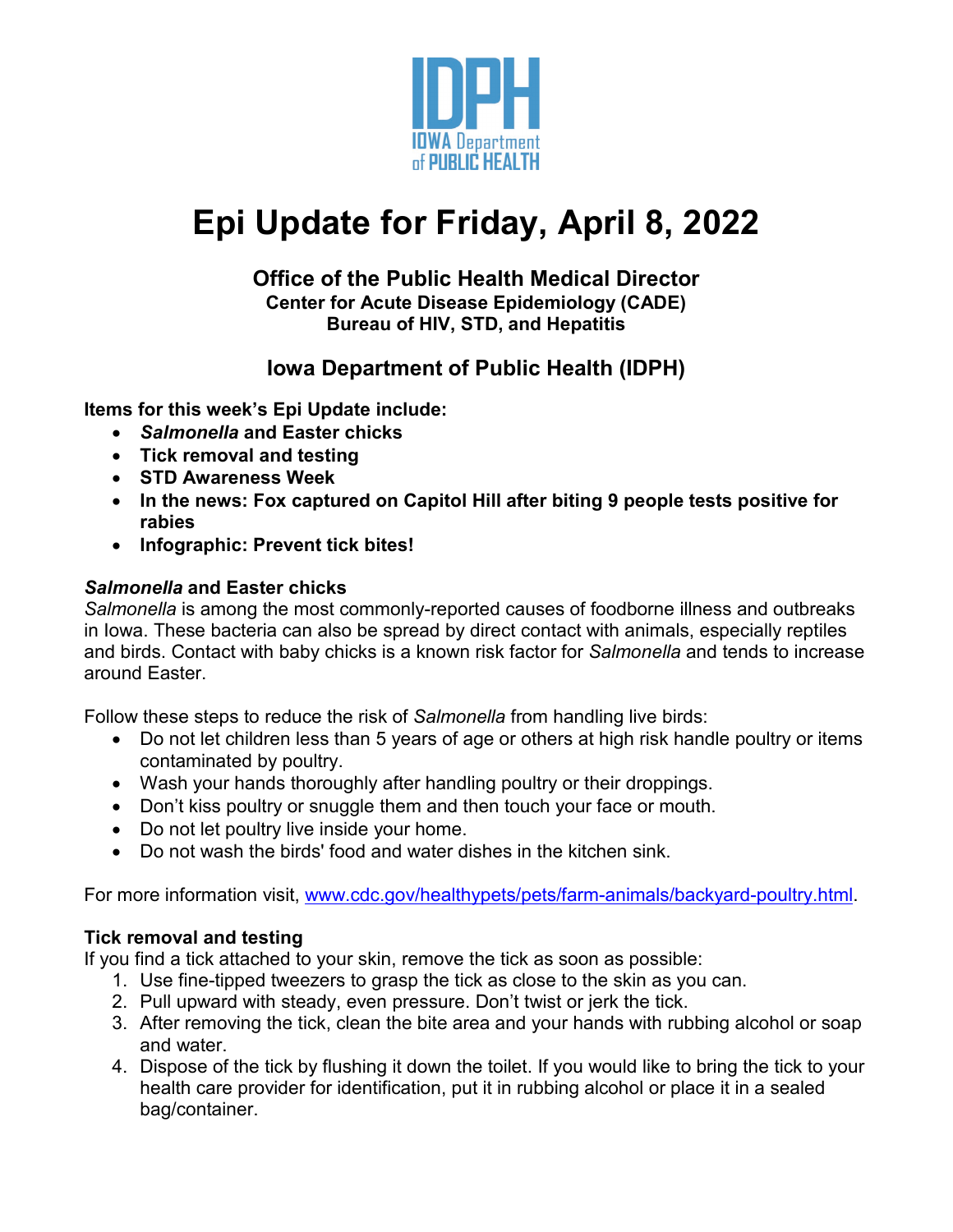If you develop a rash or fever within several weeks of removing a tick, see your health care provider. You should tell your provider about the recent tick bite, when the bite occurred, and where the tick was most likely acquired.

In general, it is not recommended to test a removed tick for evidence of infection:

- Laboratories that conduct tick testing are not required to have the high standards of quality control used by clinical diagnostic laboratories. Results of tick testing should not be used for treatment decisions.
- Positive results showing that a tick contains a disease-causing organism do not necessarily mean that you have been infected.
- Negative results can lead to false assurance. You may have been unknowingly bitten by a different tick that was infected.
- If you have been infected, you will probably develop symptoms before results of the tick test are available. If you do become ill, you should not wait for tick testing results before beginning appropriate treatment.

For more information about ticks and health risks to humans, visit [www.cdc.gov/ticks/index.html.](http://www.cdc.gov/ticks/index.html)

#### **STD Awareness Week**

April 10-16 is National Sexually Transmitted Diseases (STD) Awareness Week. Now is an important time to take stock of the STD epidemics affecting our communities. Working to raise awareness, make risk reduction easier, and reducing stigma is paramount.

STDs continue to impact a large number of Iowans. In 2021, there were 15,619 cases of chlamydia and 6,404 cases of gonorrhea reported in Iowa. Syphilis reached its highest numbers in a generation. In 2021, there were 751 cases of syphilis reported in Iowa. Of those, 554 were infectious stages (more than a 55% increase from the preceding year). Rates among several racial and ethnic groups are increasingly disproportionate, which speaks to the long and continued impact of social determinants of health on STDs. Although a majority of diagnoses are still among men, the number of cases among women nearly tripled in a single year. The changes with congenital syphilis are even more staggering. Eleven cases met the case definition in 2021 - more than the previous 20 years combined in Iowa.

Given the increases in STDs in the state, health care providers are urged to consider increased testing. Examples include routinely testing patients for chlamydia/gonorrhea and syphilis regardless of gender and conducting syphilis testing at 28 weeks gestation for pregnant persons (in addition to their first prenatal appointment). Bacterial STDs may be asymptomatic or have signs and symptoms that mimic other conditions. Early diagnosis and treatment greatly improves health outcomes for individuals, as well as reduces further transmission in our communities.

For more information about STDs, visit [www.cdc.gov/std.](http://www.cdc.gov/std)

**In the news: Fox captured on Capitol Hill after biting 9 people tests positive for rabies** [abcnews.go.com/Politics/fox-captured-capitol-hill-biting-lawmaker](https://abcnews.go.com/Politics/fox-captured-capitol-hill-biting-lawmaker-euthanized/story?id=83893962)[euthanized/story?id=83893962](https://abcnews.go.com/Politics/fox-captured-capitol-hill-biting-lawmaker-euthanized/story?id=83893962)